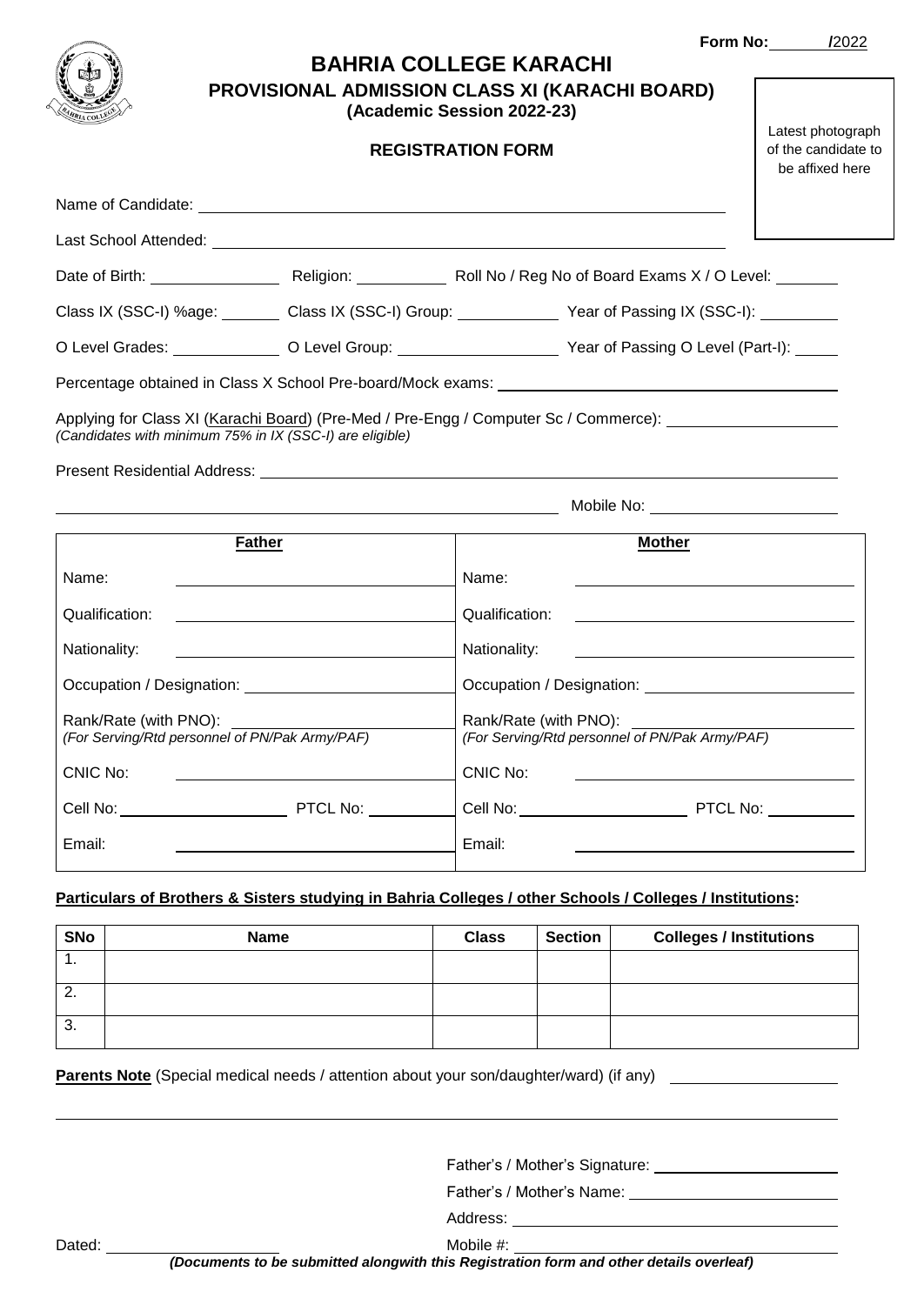## **BAHRIA COLLEGE KARACHI**

### **PROVISIONAL ADMISSION CLASS XI (KARACHI BOARD) (Academic Session 2022-23)**

#### **Provisional Admissions in Class HSC-I / XI (Karachi Board) (Morning) (Boys & Girls) (Separate Wings)**

1. Pre-Medical 2. Pre-Engineering 3. Computer Science 4. Commerce

#### **Documents to be attached with this Registration form**

1. 02 x latest passport size photographs of the candidate.

2. Attested photocopy of class IX (SSC-I) Marks Sheet of the candidate.

3. Attested photocopy of class X (SSC-II) Admit Card of the candidate.

4. Attested photocopy of CAIE result sheet and Hope Certificate of atleast 2"A" in final O level CAIE Exams (Original required from respective school).

5. Attested photocopies of CNIC of father & mother and Form-B / Birth Certificate of the candidate.

6. Attested photocopy of COVID -19 vaccination / booster dose certificate of the candidate.

7. Attested photocopy of Service Certificate/Pension Book/Discharge Certificate (For Serving/Rtd personnel of PN/Pak Army/PAF)

8. Pay Order of Rs.1000/- in favour of "Bahria College Karachi"

#### **Eligibility for Provisional Admission in XI / HSC-I:**

- 1. Minimum 75% marks in Class IX / SSC-I Annual Board Exams (passed in 2021).
- 2. Minimum 2 "A" and 1 "B" in Grade IX in CAIE / O Level (passed in 2021).

3. Hope Certificate of atleast 2"A" and 1"B" in final O level CAIE Exams (May/June 2022).

4. Admission in XI will be on provisional basis and only confirmed upon securing minimum 70% marks in class X / SSC-II Annual Board Exams.

#### **Important Dates:**

|    | Issuance of Registration form                                     | 23 May 2022       |
|----|-------------------------------------------------------------------|-------------------|
| 2. | Last date of submission of Registration form                      | 10 June 2022      |
| 3. | Admission Test (1000hrs to 1200 hrs)                              | 18 June 2022      |
| 4. | Display of initial merit list for interview of candidates         | 22 June 2022      |
| 5. | Interview of candidates                                           | 25 - 30 June 2022 |
| 6. | List of final Merit list of successful candidates after interview | 05 July 2022      |

**Note:** Any change in above mentioned dates will be communicated accordingly.